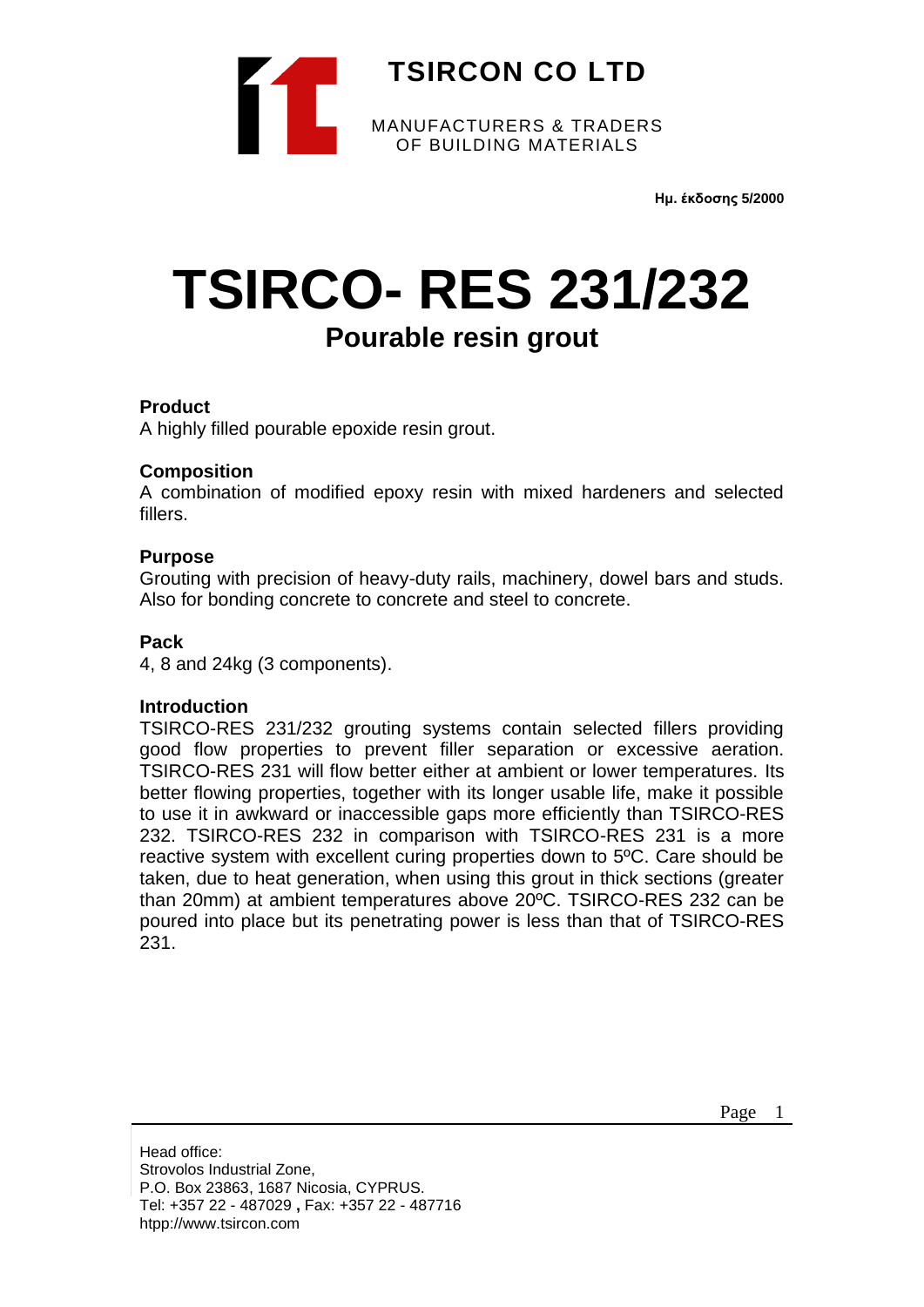

### **Advantages**

#### **Easy Handling**

The resin and hardener can be mixed with the filler in a separate container. The grout is of a 'creamy' nature and can be readily poured or trowelled. In certain cases it may also be pumped to inaccessible points.

# **Bonding**

Excellent adhesion to steel and concrete. Pull out tests, using steel bars embedded in the grout, resulted in failure of the steel. Bond to prepared concrete has greater strength than that of the concrete.

### **Durability**

Highly resistant to weathering and chemical attack. Shrinkage is negligible.

# **Properties**

# **TSIRCO-RES 231**

| Colour<br>Density<br>(dependent on air content<br>8kg equivalent to 4,081ccs)<br>Usable life after mixing<br>Initial<br>Viscosity |                                          | Dark grey<br>1.7 to 1.90<br>$40/50$ mins at $20^{\circ}$ C<br>Approx.135<br>poise at 15°C |
|-----------------------------------------------------------------------------------------------------------------------------------|------------------------------------------|-------------------------------------------------------------------------------------------|
|                                                                                                                                   | <u>* Unconfined Compressive Strength</u> |                                                                                           |
|                                                                                                                                   |                                          | N/mm <sup>2</sup>                                                                         |
| $20^{\circ}$ C                                                                                                                    | 1 day                                    | 35                                                                                        |
|                                                                                                                                   | 3 days                                   | 65                                                                                        |
|                                                                                                                                   | 7 days                                   | 75                                                                                        |
|                                                                                                                                   | 28 days                                  | 90                                                                                        |
|                                                                                                                                   | ** Tensile Strength                      |                                                                                           |
|                                                                                                                                   | $20^{\circ}$ C 28 days                   | 17 N/mm <sup>2</sup>                                                                      |
|                                                                                                                                   | *** Flexural Strength                    |                                                                                           |
|                                                                                                                                   | $20^{\circ}$ C 28 days                   | 40 N/mm <sup>2</sup>                                                                      |
|                                                                                                                                   |                                          |                                                                                           |

Page 2

Head office: Strovolos Industrial Zone, P.O. Box 23863, 1687 Nicosia, CYPRUS. Tel: +357 22 - 487029 **,** Fax: +357 22 - 487716 htpp://www.tsircon.com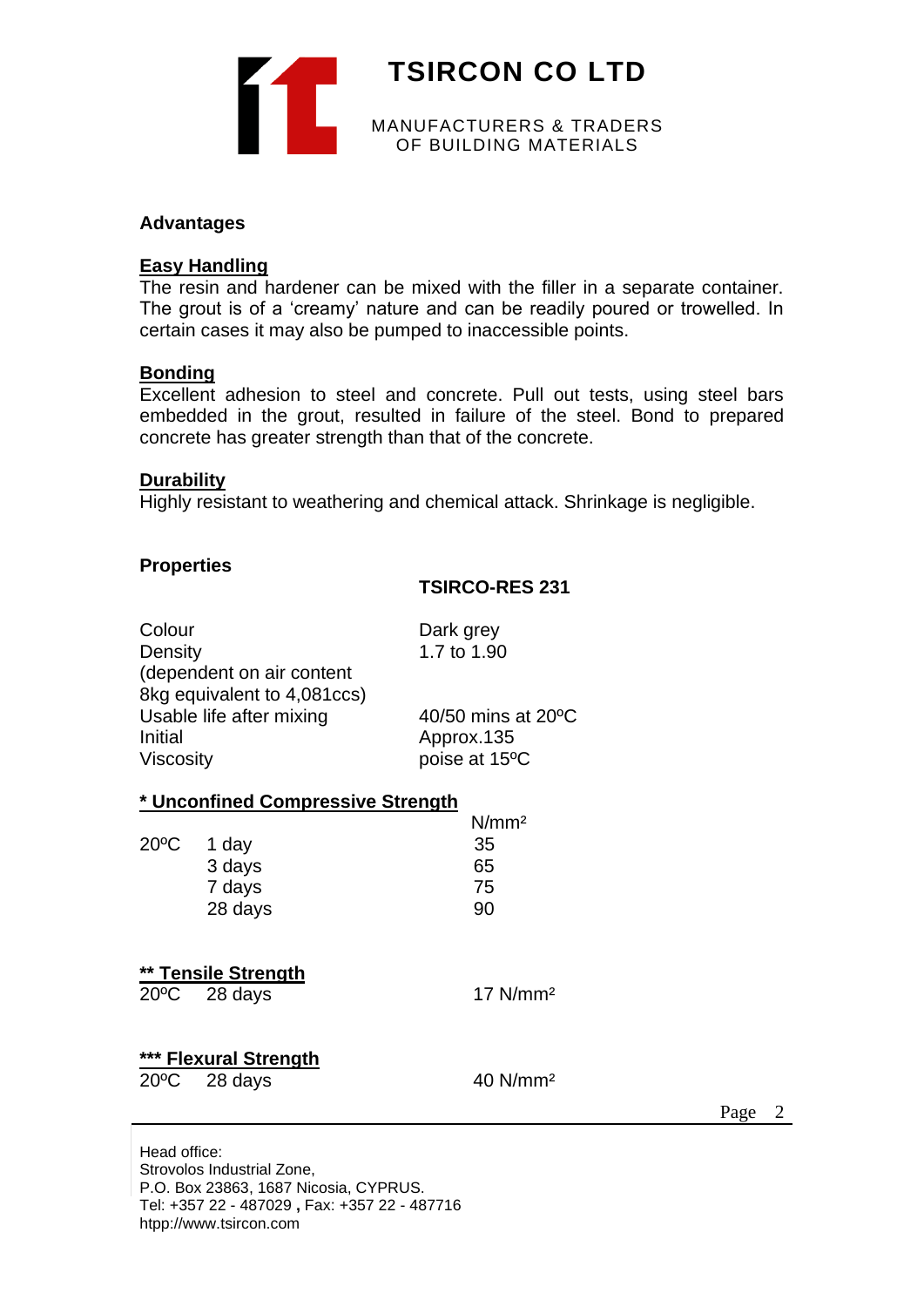

# **Temperature Limitations**

- 1. Mixing and Grouting 6 to 35 °C
- 

2. Service  $-20$  to 60<sup>o</sup>C

- According to BS6319, Part 2, 1983
- \*\* According to ASTM C307-77
- \*\*\* According to BS 6319, Part 3,1990

# **PLEASE NOTE:**

The above given strength values refer to mixtures containing entrapped air. Air is not considered to be a problem since it is evenly distributed throughout the mixture. If desired, the air can be taken out by using special vacuum mixers.

Placing of TSIRCO-RES 232 in constricted gaps when temperatures exceed  $20^{\circ}$ C, or TSIRCO-RES 231 when temperatures exceed 30 $^{\circ}$ C can be difficult. Please consult our Technical Department in such a case.

Strength properties are dependent upon cure temperature and test temperature. The numbers given in the above table represent the minimum attainable values at the specified cure temperatures.

# **How to use**

# **Preparation**

Prepare the surface to be treated following the instructions provided in the general information sheet on how to use TSIRCO-RES 231/232 Epoxy Resins.

# **Mixing**

TSIRCO-RES 231/232 grouting system comes in three separate components which must be mixed. These are the RESIN, the HARDENER and the FILLER. Begin mixing by pouring the HARDENER into the RESIN. Stir the two components well until a uniform clear liquid is obtained. Mechanical stirring is preferable and an electric drill may be used with a stirrer attachment. Place the resin mixture in a plastic bucket and then pour the FILLER gradually into the liquid and stir well, until it dissolves completely and the mixture becomes uniformly thick. Surface priming is not required.

# **Cleaning**

Clean all tools with TSIRCO-EPOSOLVE immediately after use.

Page 3

Head office: Strovolos Industrial Zone, P.O. Box 23863, 1687 Nicosia, CYPRUS. Tel: +357 22 - 487029 **,** Fax: +357 22 - 487716 htpp://www.tsircon.com